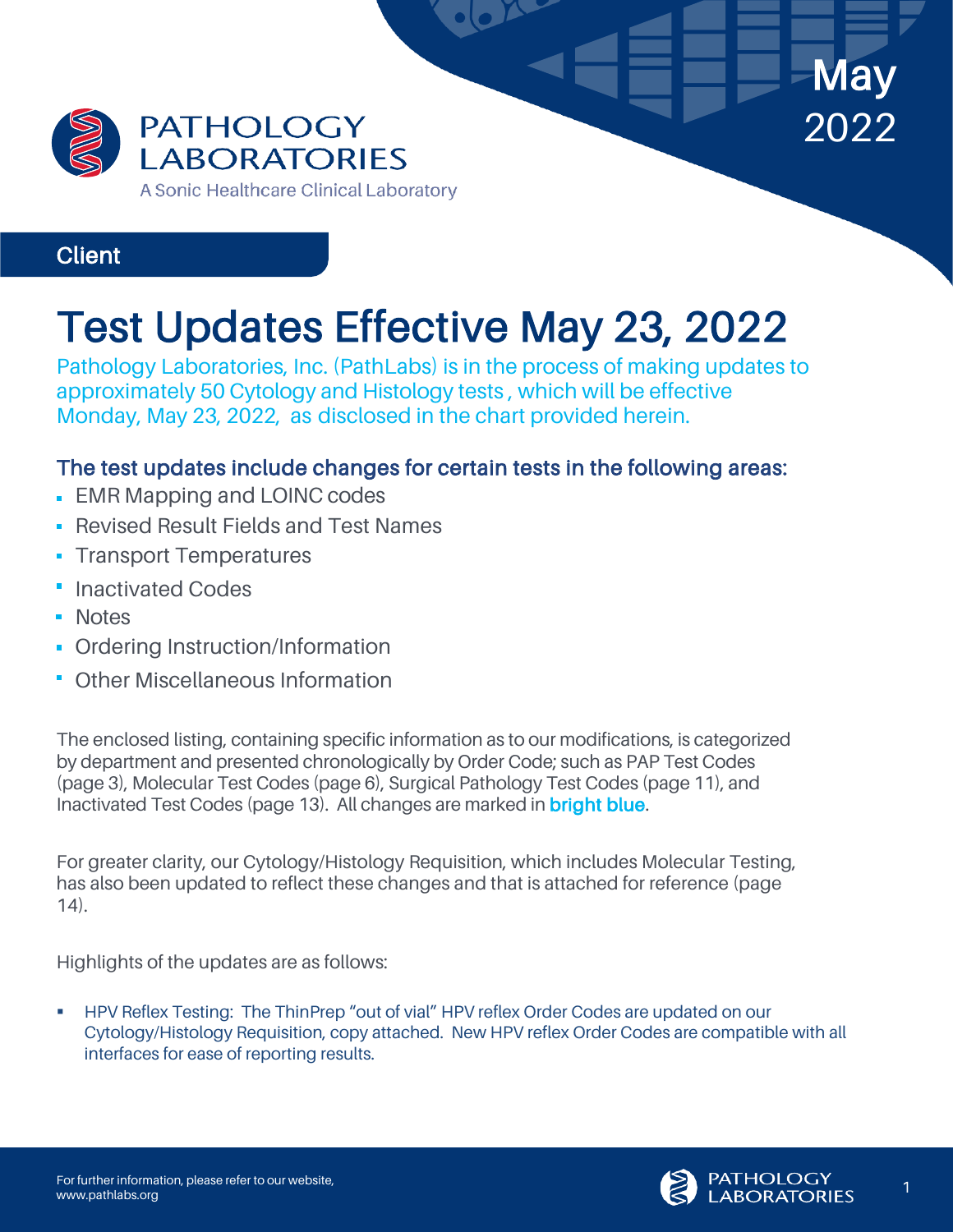- Selection of Roche or Aptima Hologic for HPV Testing: For an interim period, Cytology, Histology and Molecular testing will transition from Pathology Laboratories/ProMedica-Toledo Hospital to Clinical Pathology Laboratories (CPL) in Austin, TX, our Sonic reference lab affiliate. CPL offers HPV testing through both Roche and Aptima (Hologic) methods. It is important to be clear and delineate on the Cytology/Histology Requisition, or any other EMR requisition that a client may be using, which testing method is preferred, Roche or Aptima (Hologic). If the specific method is NOT selected, the lab is required to phone your office to validate your choice. As such, please assure ALL orders for HPV testing specify either Roche or Aptima (Hologic) for timely resulting.
- § Molecular Testing: The Cytology/Histology Requisition, copy attached, also reflects updated descriptions for testing with the SimpleSwab **TM** Orange or White Aptima swabs. Updated Order Codes with a description of testing are as follows:
	- SimpleSwab **TM** Orange or White Aptima Swab:
		- 1994 –Chlamydia/N. Gonorrhea/Trichomonas (CT/NG/TV) for endocervical swab
		- 2007-Trichomonas (TV) for endocervical swabs
		- 2008- Chlamydia/N. Gonorrhea/Trichomonas (CT/NG/TV) for males only
		- 99016-Chlamydia (CT) can be tested with Orange or White Aptima swabs
		- 99017-Gonorrhea (NG) can be tested with Orange or White Aptima swabs
	- SimpleSwab **TM** Orange Aptima Swab:
		- 2006 –Trichomonas vaginal swab only
		- 2009 Profile has been created for testing Chlamydia/N. Gonorrhea/Trichomonas (CT/NG/TV) from SimpleSwab **TM** Orange Aptima vaginal swab.
- **■** Inactivated Codes: Certain test codes were inactivated as those procedures are available through other ordering options.

Our online test directory will reflect this information on the effective date of these changes, May 23, 2022.

This Client Communication will be posted to our website for reference.

Please review the information and make changes as applicable to your practice/facility. If you have any questions, please contact our Customer Service Department at 419-291-4414/833-960- 0241 or your account executive. Thank you.

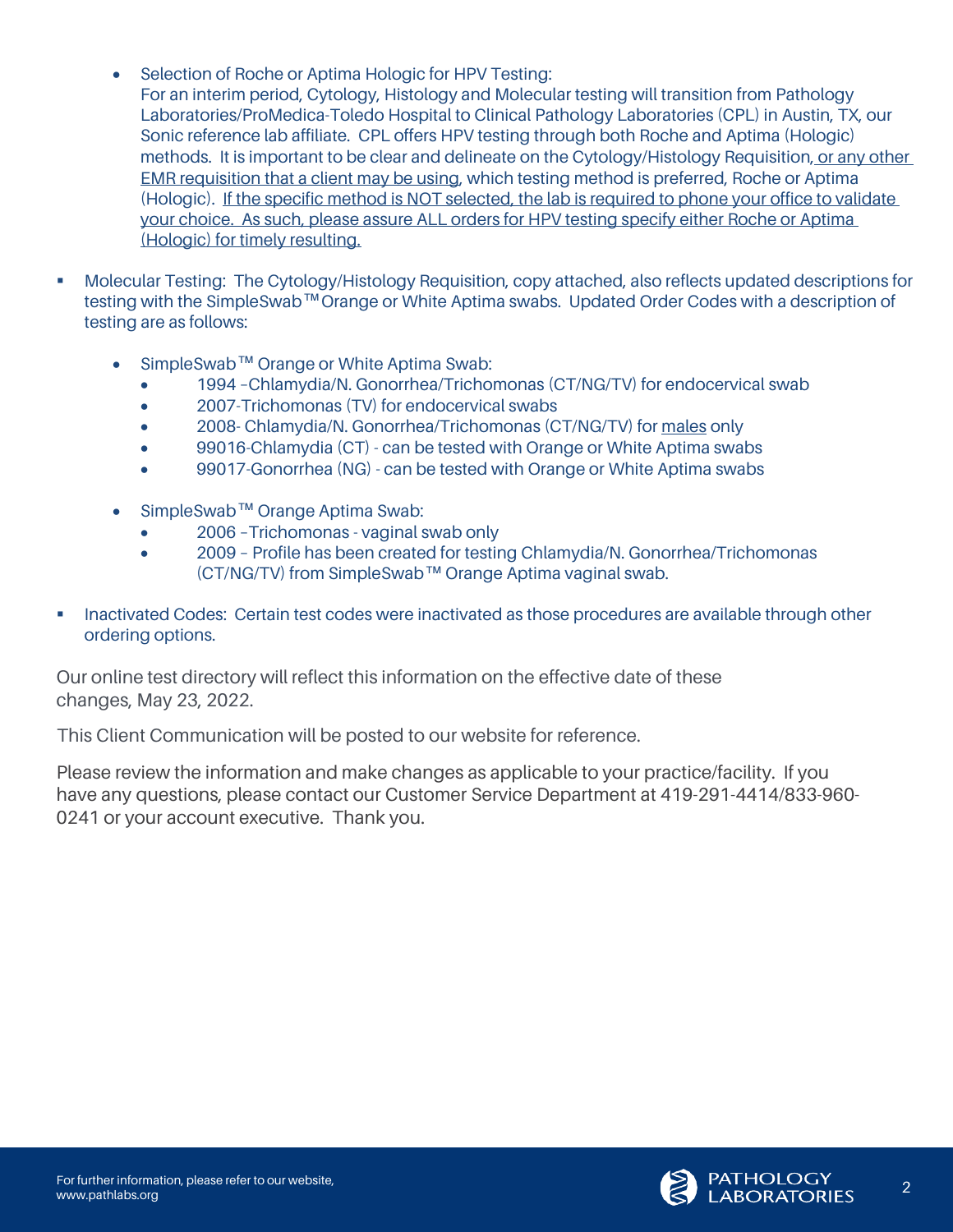# PAP TEST CODE CHANGES

#### UPDATED ORDER CODES

Order Code Reporting Title

51000 PAP SMEAR

| <b>RESULT CODE</b> |                           |                                               | <b>LOINC</b> | <b>CPT</b> |
|--------------------|---------------------------|-----------------------------------------------|--------------|------------|
| 14102              | <b>SOURCE:</b>            | (Asked at Order Entry)                        | 19763-2      | 88164      |
|                    | <b>141010 SLIDES:</b>     |                                               | 42186-7      |            |
| 14100              | LMP:                      | (Asked at Order Entry)                        | 8665-2       |            |
|                    | 141011 SPECIMEN ADEQUACY: |                                               | 19764-0      |            |
|                    | 141012 INTERPRETATION:    |                                               | 19762-4      |            |
| 14101              |                           | OTHER COMMENTS (Asked at Order Entry) 19774-9 |              |            |
|                    | 141013 CYTOTECHNOLOGIST:  |                                               |              |            |
|                    | 141014 OC TECHNOLOGIST:   |                                               | 19768-1      |            |
|                    |                           | 141015 PATHOLOGIST INTERPRETATION BY:         |              |            |
|                    | 141016 RELEASED BY:       |                                               | 19769-9      |            |
|                    | <b>141017 LOCATION:</b>   |                                               |              |            |
| 141018 CPT         |                           |                                               |              |            |

#### 51006 PAP, THIN PREP WITH IMAGING

| <b>RESULT CODE</b> |                          |                                               | LOINC   | CPT   |
|--------------------|--------------------------|-----------------------------------------------|---------|-------|
| 14102              | <b>SOURCE:</b>           | (Asked at Order Entry)                        | 19763-2 | 88175 |
|                    | <b>141010 SLIDES:</b>    |                                               | 42186-7 |       |
| 14100              | <b>LMP:</b>              | (Asked at Order Entry)                        | 8665-2  |       |
|                    |                          | 141011 SPECIMEN ADEQUACY:                     | 19764-0 |       |
|                    | 141012 INTERPRETATION:   |                                               | 19762-4 |       |
| 14101              |                          | OTHER COMMENTS (Asked at Order Entry) 19774-9 |         |       |
|                    | 141013 CYTOTECHNOLOGIST: |                                               |         |       |
|                    | 141014 OC TECHNOLOGIST:  |                                               | 19768-1 |       |
|                    |                          | <b>141015 PATHOLOGIST INTERPRETATION BY:</b>  |         |       |
|                    | 141016 RELEASED BY:      |                                               | 19769-9 |       |
|                    | <b>141017 LOCATION:</b>  |                                               |         |       |
| 141018 CPT         |                          |                                               |         |       |



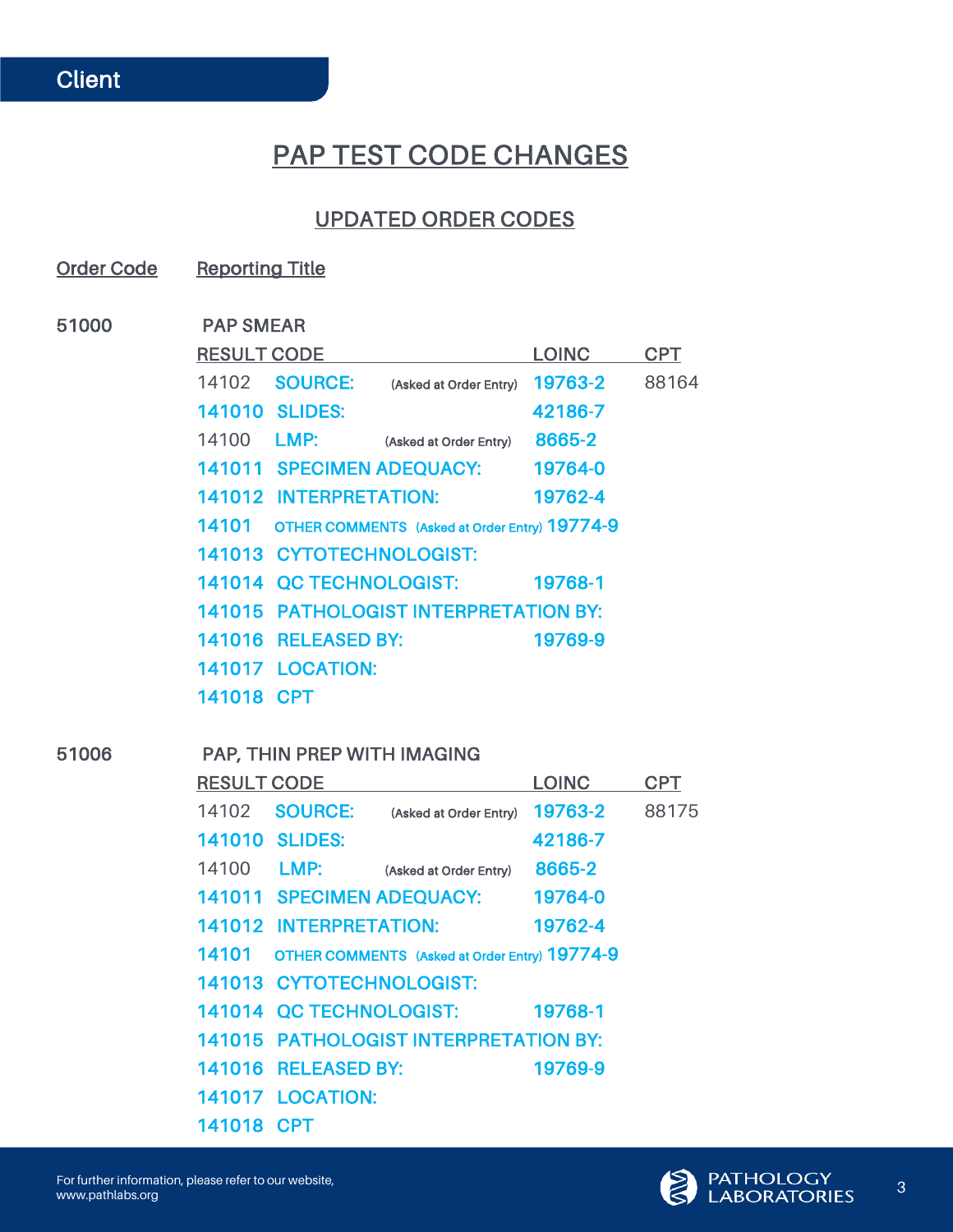#### 51007 PAP, THIN PREP W/IMAGING, MC SCRN

| <b>RESULT CODE</b> |                               |                                               | <b>LOINC</b> | CPT   |
|--------------------|-------------------------------|-----------------------------------------------|--------------|-------|
| 14102              | <b>SOURCE:</b>                | (Asked at Order Entry)                        | 19763-2      | G0145 |
|                    | <b>141010 SLIDES:</b>         |                                               | 42186-7      |       |
| 14100              | LMP:                          | (Asked at Order Entry)                        | 8665-2       |       |
|                    |                               | 141011 SPECIMEN ADEQUACY:                     | 19764-0      |       |
|                    | <b>141012 INTERPRETATION:</b> |                                               | 19762-4      |       |
| 14101              |                               | OTHER COMMENTS (Asked at Order Entry) 19774-9 |              |       |
|                    | 141013 CYTOTECHNOLOGIST:      |                                               |              |       |
|                    | 141014 QC TECHNOLOGIST:       |                                               | 19768-1      |       |
|                    |                               | <b>141015 PATHOLOGIST INTERPRETATION BY:</b>  |              |       |
|                    | 141016 RELEASED BY:           |                                               | 19769-9      |       |
|                    | <b>141017 LOCATION:</b>       |                                               |              |       |
| 141018 CPT         |                               |                                               |              |       |

l,

#### 51010 PAP, THIN PREP, NON-IMAGED

| <b>RESULT CODE</b> |                          |                                               | <b>LOINC</b> | CPT   |
|--------------------|--------------------------|-----------------------------------------------|--------------|-------|
| 14102              | <b>SOURCE:</b>           | (Asked at Order Entry)                        | 19763-2      | 88142 |
| 141010             | <b>SLIDES:</b>           |                                               | 42186-7      |       |
| 14100              | <b>LMP:</b>              | (Asked at Order Entry)                        | 8665-2       |       |
|                    |                          | 141011 SPECIMEN ADEQUACY:                     | 19764-0      |       |
|                    | 141012 INTERPRETATION:   |                                               | 19762-4      |       |
| 14101              |                          | OTHER COMMENTS (Asked at Order Entry) 19774-9 |              |       |
|                    | 141013 CYTOTECHNOLOGIST: |                                               |              |       |
|                    | 141014 OC TECHNOLOGIST:  |                                               | 19768-1      |       |
|                    |                          | <b>141015 PATHOLOGIST INTERPRETATION BY:</b>  |              |       |
|                    | 141016 RELEASED BY:      |                                               | 19769-9      |       |
|                    | <b>141017 LOCATION:</b>  |                                               |              |       |
| 141018 CPT         |                          |                                               |              |       |

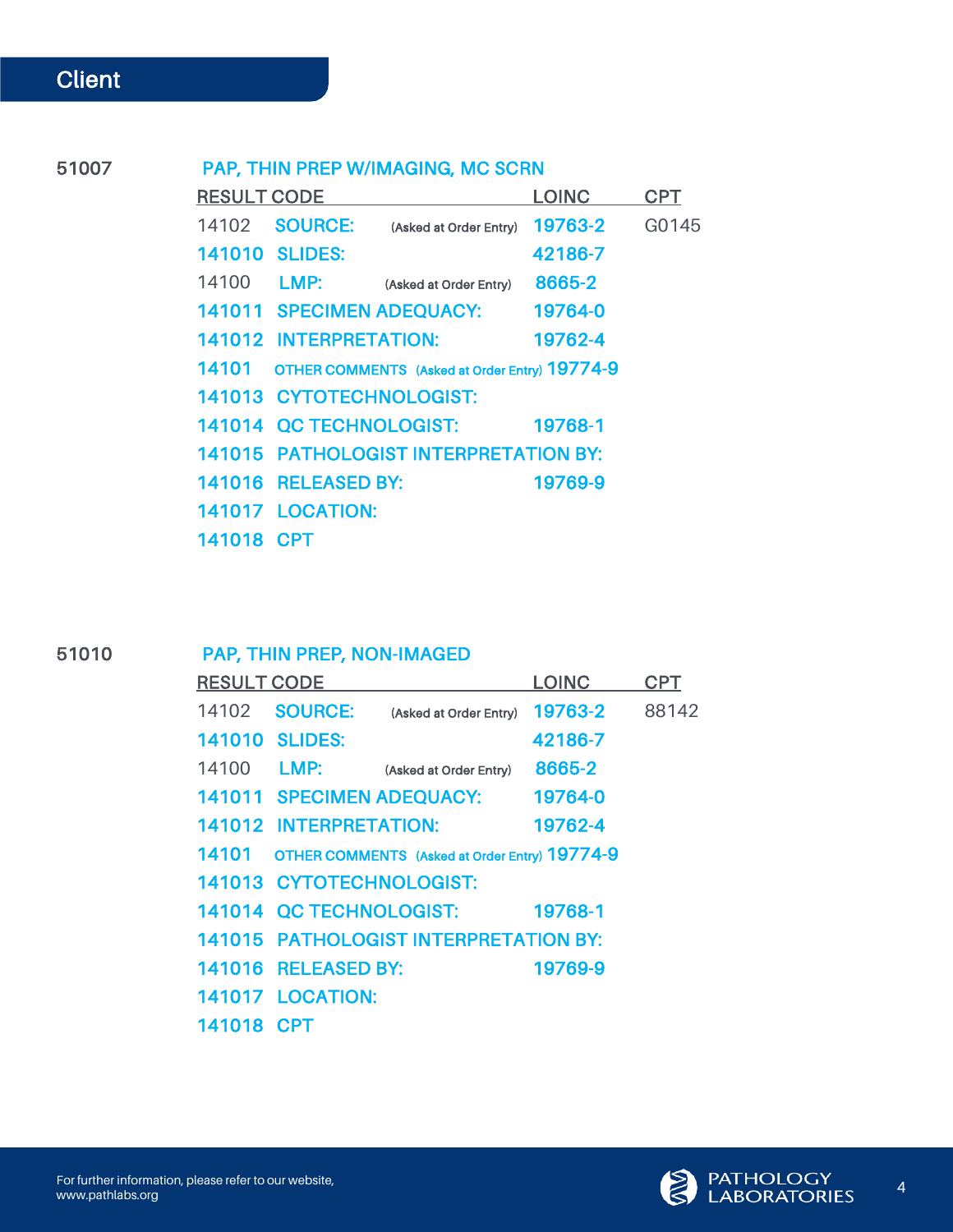Communication

#### 51011 PAP, THIN PREP, MC SCREEN

| <b>RESULT CODE</b> |                               |                                               | <b>LOINC</b> | CPT   |
|--------------------|-------------------------------|-----------------------------------------------|--------------|-------|
| 14102              | <b>SOURCE:</b>                | (Asked at Order Entry)                        | 19763-2      | G0123 |
|                    | 141010 SLIDES:                |                                               | 42186-7      |       |
| 14100              | LMP:                          | (Asked at Order Entry)                        | 8665-2       |       |
|                    | 141011 SPECIMEN ADEQUACY:     |                                               | 19764-0      |       |
|                    | <b>141012 INTERPRETATION:</b> |                                               | 19762-4      |       |
| 14101              |                               | OTHER COMMENTS (Asked at Order Entry) 19774-9 |              |       |
|                    | 141013 CYTOTECHNOLOGIST:      |                                               |              |       |
|                    | 141014 OC TECHNOLOGIST:       |                                               | 19768-1      |       |
|                    |                               | <b>141015 PATHOLOGIST INTERPRETATION BY:</b>  |              |       |
|                    | 141016 RELEASED BY:           |                                               | 19769-9      |       |
|                    | <b>141017 LOCATION:</b>       |                                               |              |       |
| 141018 CPT         |                               |                                               |              |       |

# HPV TEST CODE CHANGES

#### UPDATED ORDER CODES

Order Code Reporting Title

| 38517 | <b>HPV HIGH RISK (THINPREP)</b> |                                       |              |            |  |
|-------|---------------------------------|---------------------------------------|--------------|------------|--|
|       | <b>RESULT CODE</b>              |                                       | <b>LOINC</b> | <b>CPT</b> |  |
|       |                                 | 385174 HPV INTERPRETATION             | 77379-6      | 87624      |  |
|       | 385171 HPV 16                   |                                       | 77399-4      |            |  |
|       | 385172 HPV 18                   |                                       | 77400-0      |            |  |
|       |                                 | 385170 OTHER HR HPV GENOTYPES 71431-1 |              |            |  |
|       |                                 |                                       |              |            |  |

| 38531 | HPV-HR BY TMA, REFLEX 16 AND 18/45 |              |            |  |  |  |
|-------|------------------------------------|--------------|------------|--|--|--|
|       | <b>RESULT CODE</b>                 | <b>LOINC</b> | <b>CPT</b> |  |  |  |
|       | 38531 HPV HIGH RISK                | 6514-4       | 87624      |  |  |  |
|       | 3853100 HPV 16                     | 59263-4      |            |  |  |  |
|       | 3853101 HPV 18/45                  |              | 59264-2    |  |  |  |

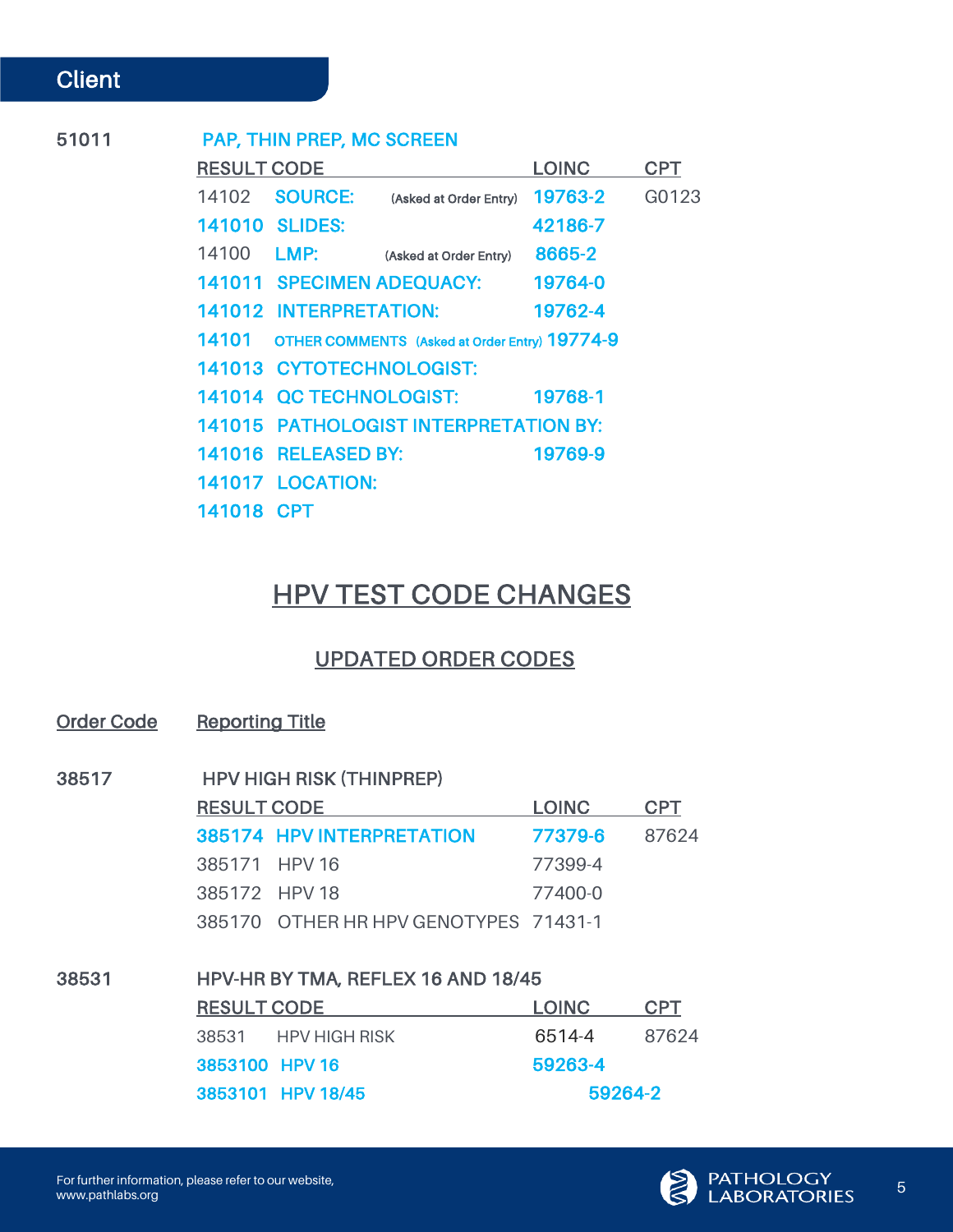#### 38958 HPV-HR BY TMA

Communication

| <b>RESULT CODE</b> |                     |                                              | LOINC.               | <b>CPT</b> |
|--------------------|---------------------|----------------------------------------------|----------------------|------------|
|                    | 38958 HPV HIGH RISK |                                              | <b>77379-6</b> 87624 |            |
|                    |                     | 385310 SOURCE (Asked at Order Entry) 31208-2 |                      |            |

# MOLECULAR TEST CODE CHANGES

#### UPDATED ORDER CODES

#### Order Code Reporting Title

| 1993<br>(TP) | CHLAMYDIA/N. GONORRHOEAE/T. VAGINALIS, AMPLIFIED PROBE<br><b>RESULT CODE</b><br><b>LOINC</b><br><b>CPT</b> |  |
|--------------|------------------------------------------------------------------------------------------------------------|--|
|              | 990260 CHLAM TRACHOMATIS<br>43304-5<br>87491                                                               |  |
|              | 31208-2<br>18741<br><b>SOURCE:</b><br>(Asked at Order Entry)                                               |  |
|              | 990261<br><b>NEISS GONORRHOEAE</b><br>43305-2<br>87591                                                     |  |
|              | SOURCE: (Asked at Order Entry) 31208-2<br>18741                                                            |  |
|              | 88200<br><b>TRICH VAGINALIS</b><br>46154-1<br>87661                                                        |  |
|              |                                                                                                            |  |
| 1994         | CHLAMYDIA/N. GONORRHOEAE/T. VAGINALIS, AMPLIFIED PROBE<br><b>LOINC</b><br><b>RESULT CODE</b><br><b>CPT</b> |  |
|              | SOURCE: (Asked at Order Entry) 31208-2<br>18741                                                            |  |
|              | 990250 CHLAM TRACHOMATIS<br>43304-5<br>87491                                                               |  |
|              | <b>SOURCE:</b> (Asked at Order Entry)<br>31208-2<br>18741                                                  |  |
|              | 990251 NEISS GONORRHOEAE<br>32705-6<br>87591                                                               |  |
|              | 200701 TRICH VAGINALIS, ENDOCX SWAB<br>46154-1<br>87661                                                    |  |
|              | NOTE: WHITE/BLUE APTIMA, FEMALE ENDOCX SPECIMENS                                                           |  |
|              |                                                                                                            |  |
| 1996         | CHLAMYDIA/N. GONORRHOEAE BY NUCLEIC ACID PROBE(TP)<br><b>LOINC</b><br><b>CPT</b><br><b>RESULT CODE</b>     |  |
|              | 43304-5<br>990260 CHLAM TRACHOMATIS<br>87491                                                               |  |
|              | 43305-2<br>990261 NEISS GONORRHOEAE<br>87591                                                               |  |
|              | (Asked at Order Entry) 31208-2<br>18741<br>SOURCE:                                                         |  |
|              | NOTE: USE ONLY FOR THINPREP SPECIMENS                                                                      |  |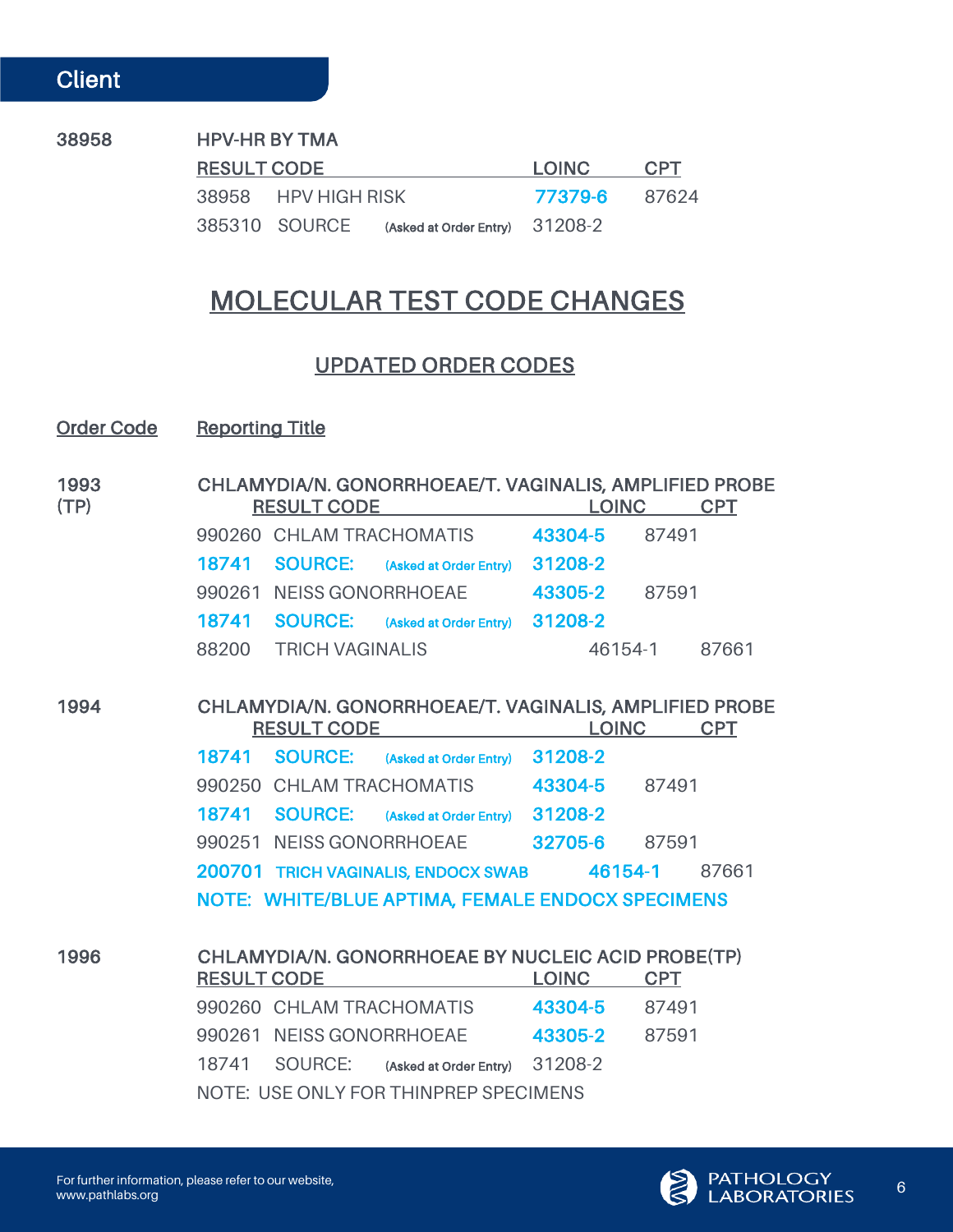Communication

| 1997 | <b>CHLAMYDIA/N. GONORRHOEAE BY NUCLEIC ACID PROBE</b><br><b>RESULT CODE</b><br><b>LOINC</b><br><b>CPT</b> |
|------|-----------------------------------------------------------------------------------------------------------|
|      | 31208-2<br>SOURCE:<br>18741<br>(Asked at Order Entry)                                                     |
|      | 43304-5<br>990250 CHLAM TRACHOMATIS<br>87491                                                              |
|      | 32705-6<br>990251 NEISS GONORRHOEAE<br>87591                                                              |
|      | NOTE: USE THIS CODE FOR APTIMA SWAB                                                                       |
|      | <b>TRANSPORT TEMPERATURE</b>                                                                              |
|      | <b>ROOM TEMPERATURE</b>                                                                                   |
|      |                                                                                                           |
| 1999 | CHLAMYDIA/N. GONORRHOEAE BY NUCLEIC ACID PROBE(UR)                                                        |

| <b>RESULT CODE</b> |                                                | <b>LOINC</b>  | <b>CPT</b> |
|--------------------|------------------------------------------------|---------------|------------|
|                    | 990270 CHLAM TRACHOMATIS                       | 42931-6       | 87491      |
|                    | 990271 NEISS GONORRHOEAE                       | 60256-5 87591 |            |
|                    | NOTE: CAN USE FOR BOTH FEMALE AND MALE URINES. |               |            |

2008 CHLAMYDIA/N. GONORRHOEAE/T. VAGINALIS, AMPLIFIED PROBE, MALE

| <b>RESULT CODE</b> |                          |                                         | <b>LOINC</b> | <b>CPT</b> |
|--------------------|--------------------------|-----------------------------------------|--------------|------------|
| 18741              | <b>SOURCE:</b>           | (Asked at Order Entry)                  | 31208-2      |            |
|                    | 990250 CHLAM TRACHOMATIS |                                         | 43304-5      | 87491      |
| 18741              | <b>SOURCE:</b>           | (Asked at Order Entry)                  | 31208-2      |            |
|                    | 990251 NEISS GONORRHOEAE |                                         | 32705-6      | 87591      |
|                    | 200201 TRICHOMONAS, MALE |                                         | 46154-1      | 87661      |
|                    | <b>200202 SOURCE</b>     |                                         | 31208-2      |            |
|                    |                          | NOTE: WHITE/BLUE APTIMA, MALE SPECIMENS |              |            |

2009 CHLAMYDIA/N. GONORRHOEAE/T. VAGINALIS, AMPLIFIED, VAGINAL SWAB RESULT CODE LOINC CPT 18741 SOURCE: (Asked at Order Entry) 31208-2 990250 CHLAM TRACHOMATIS 43304-5 87491 18741 SOURCE: (Asked at Order Entry) 31208-2 990251 NEISS GONORRHOEAE 32705-6 87591 200601 TRICH VAGINALIS, VAG SWAB 46154-1 87661 NOTE: ORANGE APTIMA, FEMALE VAG SPECIMENS

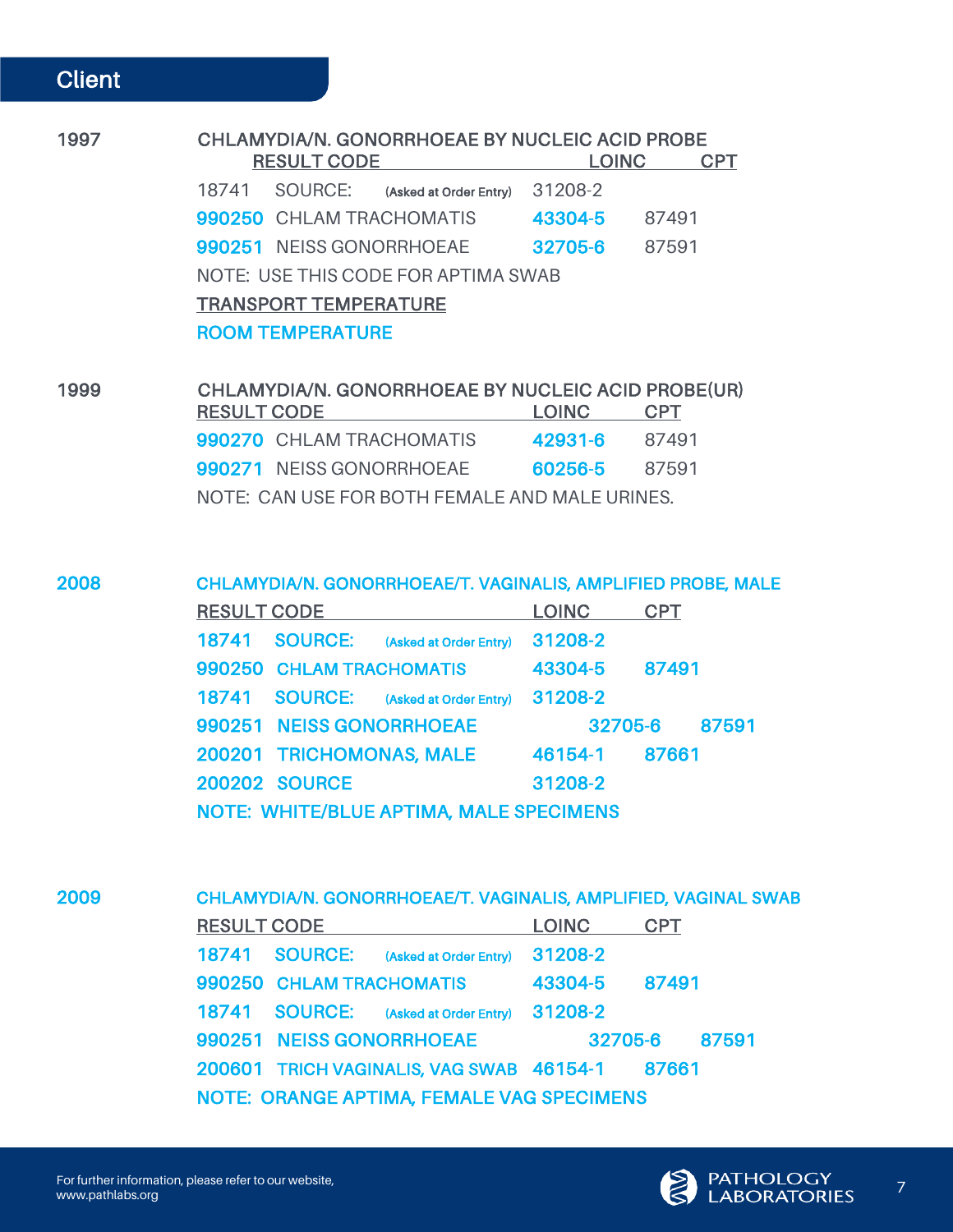| 99011 | <b>CHLAMYDIA BY NUCLEIC ACID PROBE(UR)</b> |                    |                                              |               |            |  |
|-------|--------------------------------------------|--------------------|----------------------------------------------|---------------|------------|--|
|       |                                            | <b>RESULT CODE</b> |                                              | <b>LOINC</b>  | <b>CPT</b> |  |
|       |                                            |                    | 18741 SOURCE: (Asked at Order Entry) 31208-2 |               |            |  |
|       |                                            |                    | 990270 CHLAM TRACHOMATIS                     | 42931-6 87491 |            |  |
|       |                                            |                    | NOTE: ONLY USE FOR URINE SPECIMENS           |               |            |  |

| 99012 | <b>GONORRHOEAE BY NUCLEIC ACID PRB(UR)</b> |                                              |                      |            |  |  |  |
|-------|--------------------------------------------|----------------------------------------------|----------------------|------------|--|--|--|
|       | <b>RESULT CODE</b>                         |                                              |                      | <b>CPT</b> |  |  |  |
|       |                                            | 18741 SOURCE: (Asked at Order Entry) 31208-2 |                      |            |  |  |  |
|       |                                            | 990271 NEISS GONORRHOEAE                     | <b>60256-5</b> 87591 |            |  |  |  |
|       |                                            | NOTE: ONLY USE FOR URINE SPECIMENS           |                      |            |  |  |  |

| 99016 | <b>CHLAMYDIA BY NUCLEIC ACID PROBE(SW)</b>    |                                              |               |            |  |  |  |
|-------|-----------------------------------------------|----------------------------------------------|---------------|------------|--|--|--|
|       | <b>RESULT CODE</b>                            |                                              |               | <b>CPT</b> |  |  |  |
|       |                                               | 18741 SOURCE: (Asked at Order Entry) 31208-2 |               |            |  |  |  |
|       |                                               | 990250 CHLAM TRACHOMATIS                     | 43304-5 87491 |            |  |  |  |
|       | NOTE: UNACCEPTABLE SITES: THROAT, RECTAL, EYE |                                              |               |            |  |  |  |
|       | <b>TRANSPORT TEMPERATURE</b>                  |                                              |               |            |  |  |  |
|       | <b>ROOM TEMPERATURE</b>                       |                                              |               |            |  |  |  |

| 99017 |       | <b>GONORRHOEAE BY NUCLEIC ACID PROBE(SW)</b>  |                                |         |            |  |  |
|-------|-------|-----------------------------------------------|--------------------------------|---------|------------|--|--|
|       |       | <b>RESULT CODE</b>                            |                                |         | <b>CPT</b> |  |  |
|       | 18741 | SOURCE:                                       | (Asked at Order Entry) 31208-2 |         |            |  |  |
|       |       | 990251 NEISS GONORRHOEAE                      |                                | 32705-6 | 87591      |  |  |
|       |       | NOTE: UNACCEPTABLE SITES: THROAT, RECTAL, EYE |                                |         |            |  |  |
|       |       | <b>TRANSPORT TEMPERATURE</b>                  |                                |         |            |  |  |
|       |       | <b>ROOM TEMPERATURE</b>                       |                                |         |            |  |  |



 $\overline{a}$ 

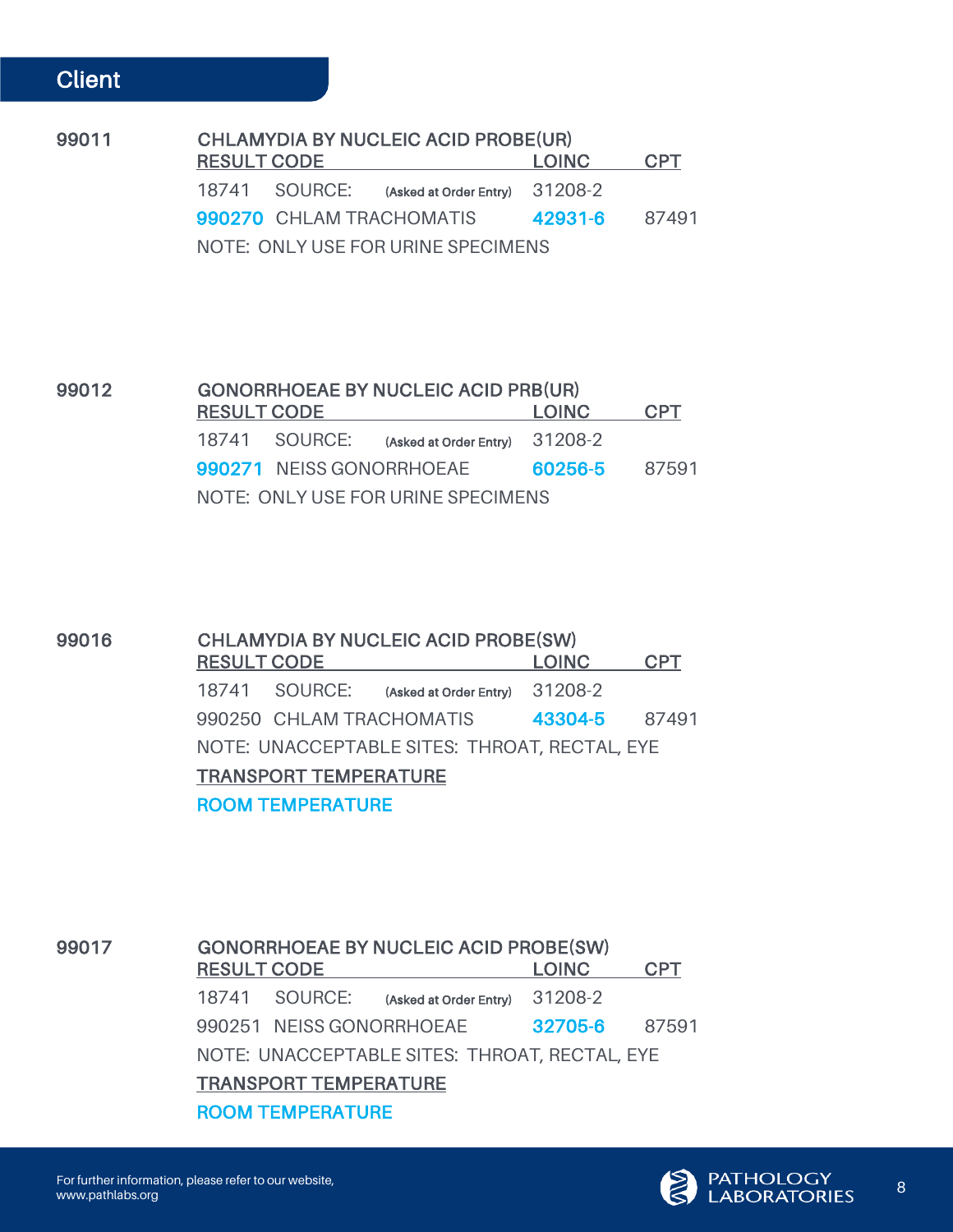99018 CHLAMYDIA BY NUCLEIC ACID PROBE(TP) RESULT CODE LOINC CPT 990260 CHLAM TRACHOMATIS 43304-5 87491 18741 SOURCE: (Asked at Order Entry) 31208-2 NOTE: UNACCEPTABLE SITES: THROAT, RECTAL, EYE

| 99019 | N GONORRHOEAE BY NUCLEIC ACID PROBE |  |                                               |               |            |  |
|-------|-------------------------------------|--|-----------------------------------------------|---------------|------------|--|
|       | <b>RESULT CODE</b>                  |  |                                               | LOINC.        | <b>CPT</b> |  |
|       |                                     |  | 990261 NEISS GONORRHOEAE                      | 43305-2 87591 |            |  |
|       |                                     |  | 18741 SOURCE: (Asked at Order Entry) 31208-2  |               |            |  |
|       |                                     |  | NOTE: UNACCEPTABLE SITES: THROAT, RECTAL, EYE |               |            |  |

| 2006 | <b>TRICHOMONAS VAGINALIS, VAGINAL SWAB</b> |        |            |  |  |  |
|------|--------------------------------------------|--------|------------|--|--|--|
|      | <b>RESULT CODE</b>                         | LOINC. | <b>CPT</b> |  |  |  |
|      | 200601 TRICH VAGINALIS, VAG SWAB 46154-1   |        | 87661      |  |  |  |

| 2007 |                                     | TRICHOMONAS VAGINALIS, ENDOCX SWAB |            |       |  |  |
|------|-------------------------------------|------------------------------------|------------|-------|--|--|
|      | <b>RESULT CODE</b>                  | LOINC <b>LO</b>                    | <b>CPT</b> |       |  |  |
|      | 200701 TRICH VAGINALIS, ENDOCX SWAB |                                    | 46154-1    | 87661 |  |  |

| 88200 |                                      | <b>TRICHOMONAS VAG. BY AMPLIFICATION</b> |            |       |  |  |  |  |
|-------|--------------------------------------|------------------------------------------|------------|-------|--|--|--|--|
|       | <b>RESULT CODE</b>                   | TOINC.                                   | <b>CPT</b> |       |  |  |  |  |
|       | 88200 TRICH VAGINALIS                |                                          | 46154-1    | 87661 |  |  |  |  |
|       | All other Result Code fields removed |                                          |            |       |  |  |  |  |

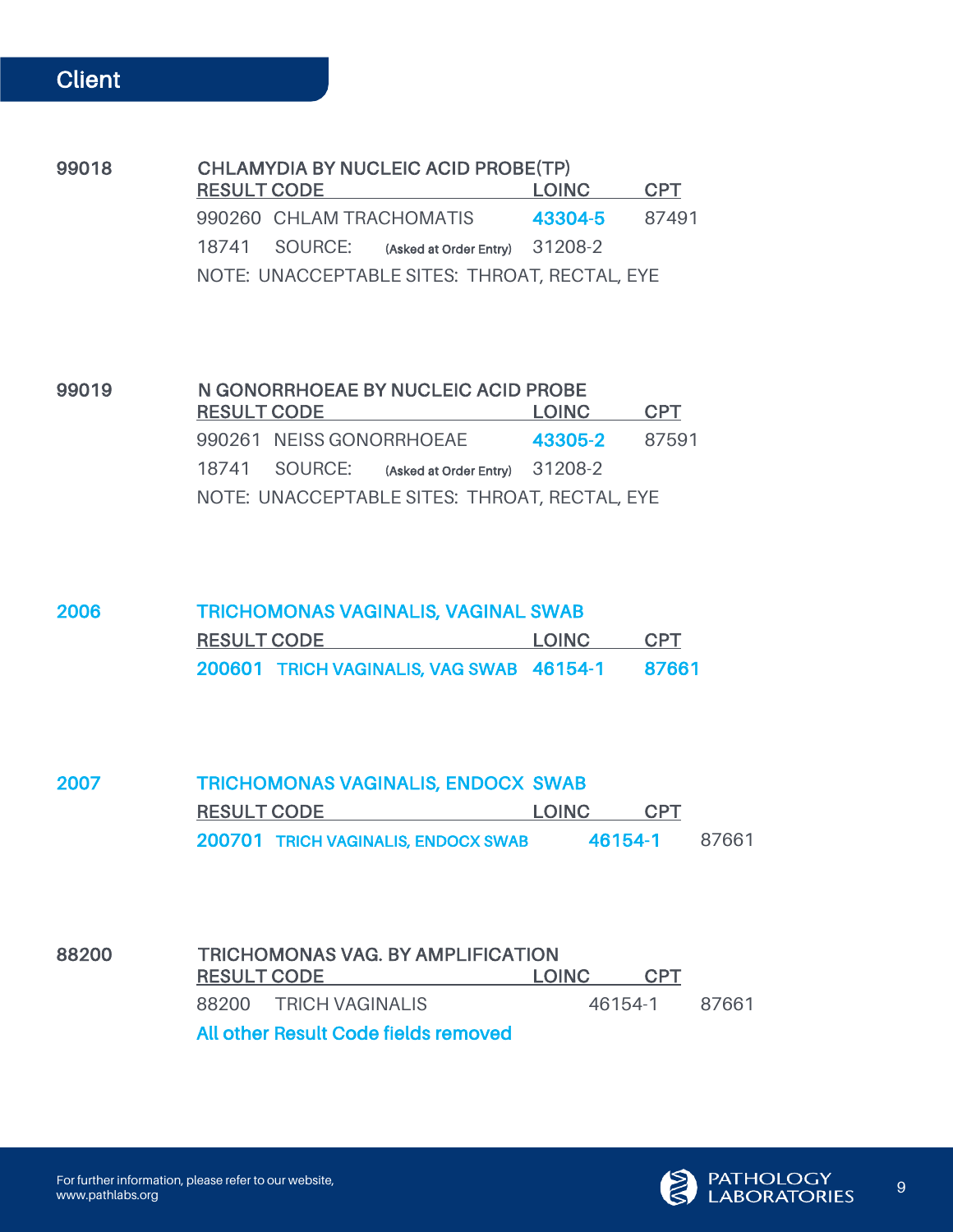# NON-GYN TEST CODE CHANGES

#### UPDATED ORDER CODES

Order Code Reporting Title

51021 NON-GYN CYTOLOGY, FLUID RESULT CODE LOINC CPT

> 51020 SOURCE: (Asked at Order Entry) CPT ASSIGNED BY REPORT 51021 DIAGNOSIS: 51022 MICROSCOPIC DESCRIPTION: 51023 CLINICAL DATA:

- 51024 SPECIMEN DESCRPTION:
- 51025 AMENDED/ADDENDUM REPORT:
- 51026 COMMENTS:
- 51027 CYTOTECHNOLOGIST:
- 51028 PATHOLOGIST INTERPRETATION BY:
- 51029 DISCLAIMER
- 510211 REPORT RELEASED BY:
- 510212 CPT:

#### 51024 NON-GYN CYTOLOGY, SMEAR RESULT CODE LOINC CPT 51020 SOURCE: (Asked at Order Entry) CPT ASSIGNED BY REPORT 51021 DIAGNOSIS: 51022 MICROSCOPIC DESCRIPTION: 51023 CLINICAL DATA: 51024 SPECIMEN DESCRPTION: 51025 AMENDED/ADDENDUM REPORT: 51026 COMMENTS: 51027 CYTOTECHNOLOGIST: 51028 PATHOLOGIST INTERPRETATION BY: 51029 DISCLAIMER

- 510211 REPORT RELEASED BY:
- 510212 CPT:

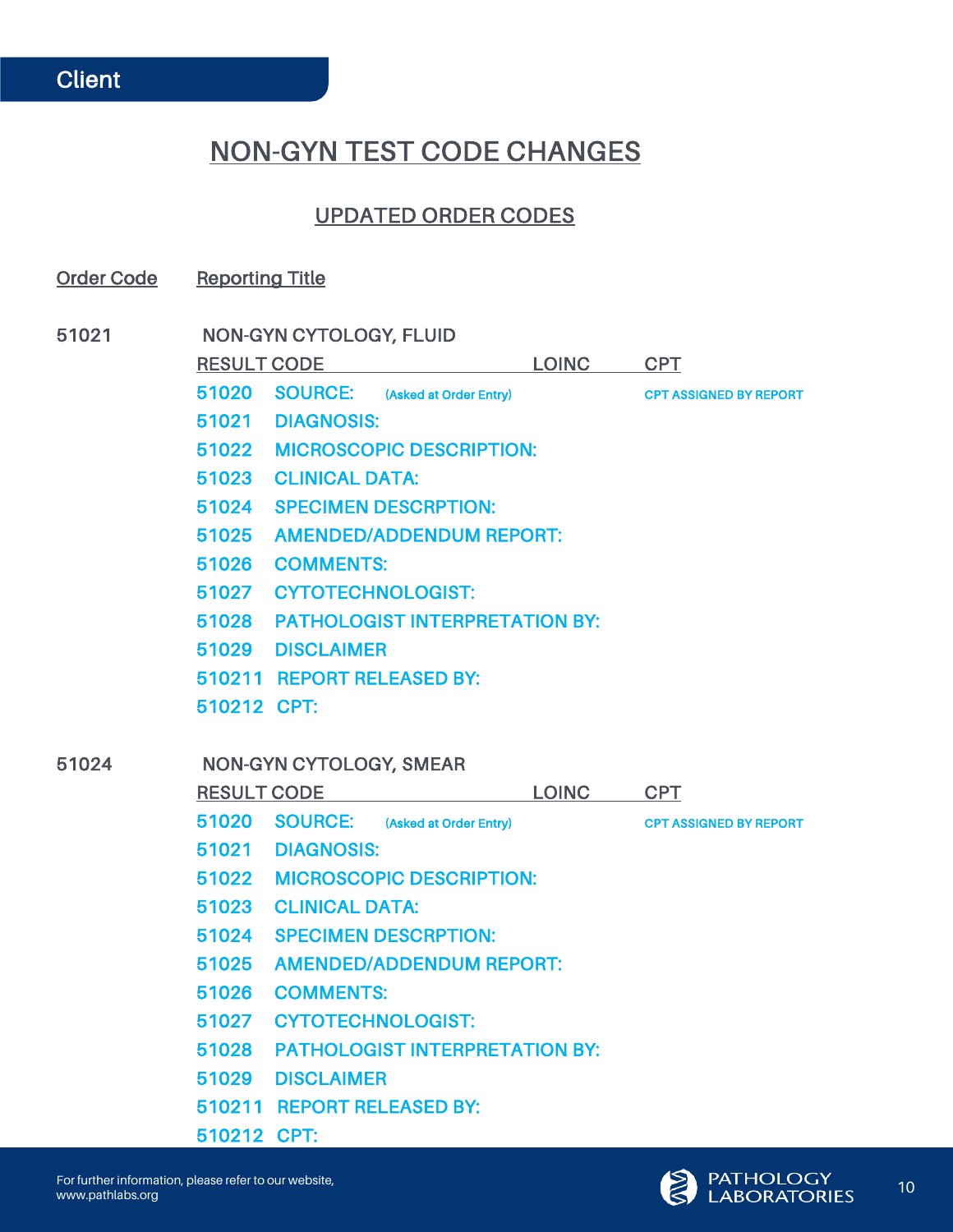### 51027 FNA CYTOLOGY RESULT CODE LOINC CPT 51020 SOURCE: (Asked at Order Entry) CPT ASSIGNED BY REPORT 51021 DIAGNOSIS: 51022 MICROSCOPIC DESCRIPTION: 51023 CLINICAL DATA: 51024 SPECIMEN DESCRPTION: 51025 AMENDED/ADDENDUM REPORT: 51026 COMMENTS: 51027 CYTOTECHNOLOGIST: 51028 PATHOLOGIST INTERPRETATION BY: 51029 DISCLAIMER 510211 REPORT RELEASED BY:

510212 CPT:

# SURGICAL PATH TEST CODE CHANGES

## UPDATED ORDER CODES

Order Code Reporting Title

| <b>RESULT CODE</b><br><b>LOINC</b>                             | <b>CPT</b> |
|----------------------------------------------------------------|------------|
| 500036 GROSS DESCRIPTION:<br>22634-0                           | 88300      |
| 500037 PATHOLOGIST:<br>19769-9                                 |            |
| 16800 SPECIMEN SOURCE: (Asked at Order Entry) (NON-REPORTABLE) |            |
| 500001 SURGICAL PATHOLOGY-GROSS EXAM                           |            |

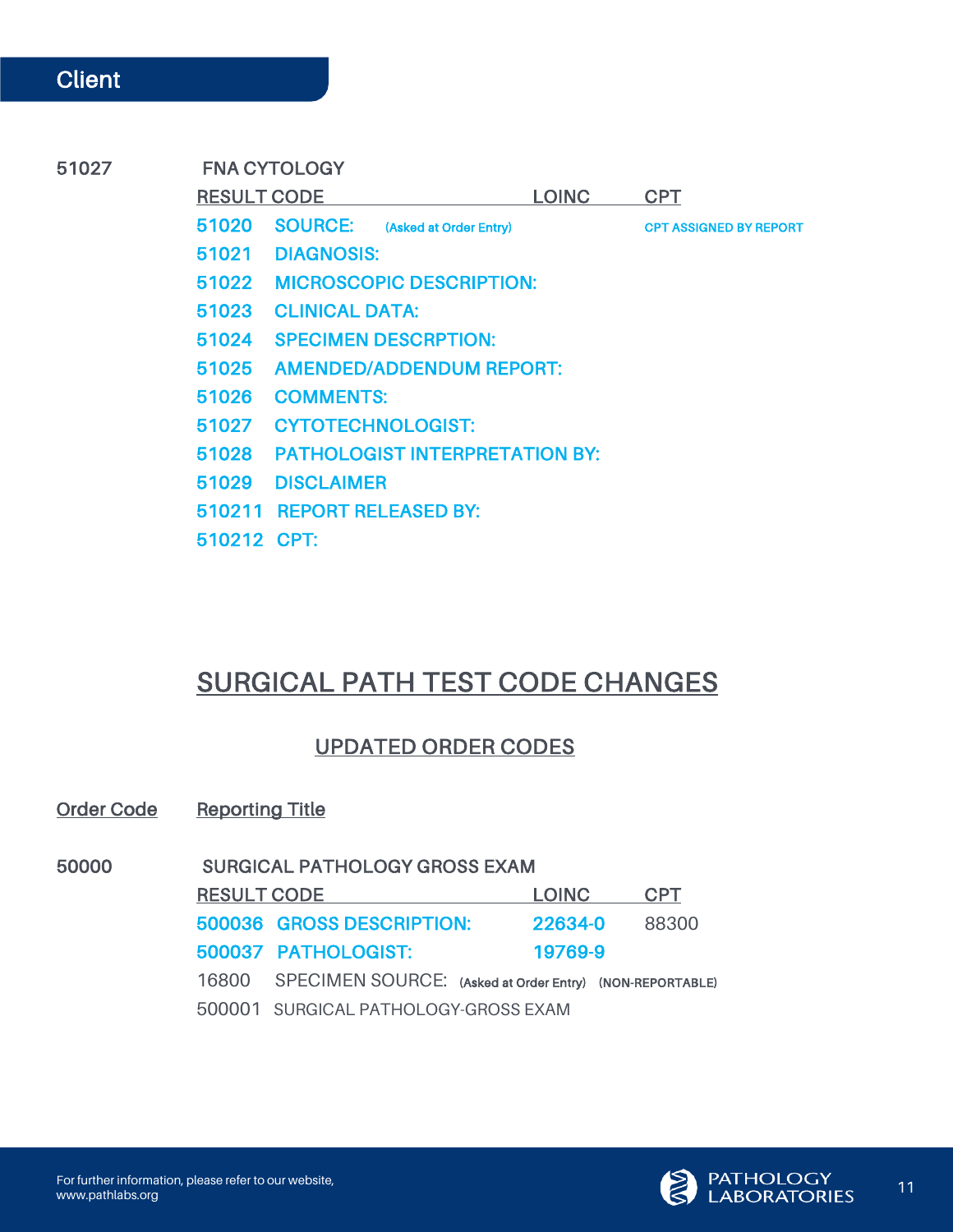| 50003 | <b>SURG. PATHOLOGY REPORT</b>                                  |               |                                |
|-------|----------------------------------------------------------------|---------------|--------------------------------|
|       | RESULT CODE LOINC CPT                                          |               |                                |
|       | 500031 DIAGNOSIS                                               |               | 22638-1 CPT ASSIGNED BY REPORT |
|       | <b>500032 COMMENTS:</b>                                        |               |                                |
|       | 500033 AMENDED/ADDENDUM REPORT                                 |               |                                |
|       | 500034 MICROSCOPIC DESCRIPTION: 18500-9                        |               |                                |
|       | 500035 CLINICAL DATA:                                          |               |                                |
|       | 500036 GROSS DESCRIPTION: 22634-0                              |               |                                |
|       | 500037 PATHOLOGIST:                                            | 19769-9       |                                |
|       | 500038 DISCLAIMER                                              |               |                                |
|       | 500039 CPT:                                                    |               |                                |
|       | 5000310 REPORT RELEASED BY:                                    |               |                                |
|       | 16800 SPECIMEN SOURCE: (Asked at Order Entry) (NON-REPORTABLE) |               |                                |
|       |                                                                |               |                                |
|       |                                                                |               |                                |
| 50006 | <b>SURGICAL PATHOLOGY-GROSS EXAM</b>                           |               |                                |
|       | RESULT CODE LOINC CPT                                          |               |                                |
|       | 500031 DIAGNOSIS                                               | 22638-1 88300 |                                |
|       | 500036 GROSS DESCRIPTION:                                      | 22634-0       |                                |
|       | 500037 PATHOLOGIST:                                            | 19769-9       |                                |
|       | 16800 SPECIMEN SOURCE: (Asked at Order Entry) (NON-REPORTABLE) |               |                                |
|       |                                                                |               |                                |
| 50027 | <b>SURGICAL PATHOLOGY CONSULT</b>                              |               |                                |
|       | <b>RESULT CODE</b>                                             | <u>LOINC</u>  | <b>CPT</b>                     |
|       | 500031 DIAGNOSIS                                               |               | 22638-1 CPT ASSIGNED BY REPORT |
|       | <b>500032 COMMENTS:</b>                                        |               |                                |
|       | 500033 AMENDED/ADDENDUM REPORT                                 |               |                                |
|       | 500034 MICROSCOPIC DESCRIPTION: 18500-9                        |               |                                |
|       | 500035 CLINICAL DATA:                                          |               |                                |
|       | 500036 GROSS DESCRIPTION: 22634-0                              |               |                                |
|       | 500037 PATHOLOGIST:                                            | 19769-9       |                                |
|       | 500038 DISCLAIMER                                              |               |                                |
|       | 500039 CPT:                                                    |               |                                |
|       | 5000310 REPORT RELEASED BY:                                    |               |                                |

16800 SPECIMEN SOURCE: (Asked at Order Entry) (NON-REPORTABLE)